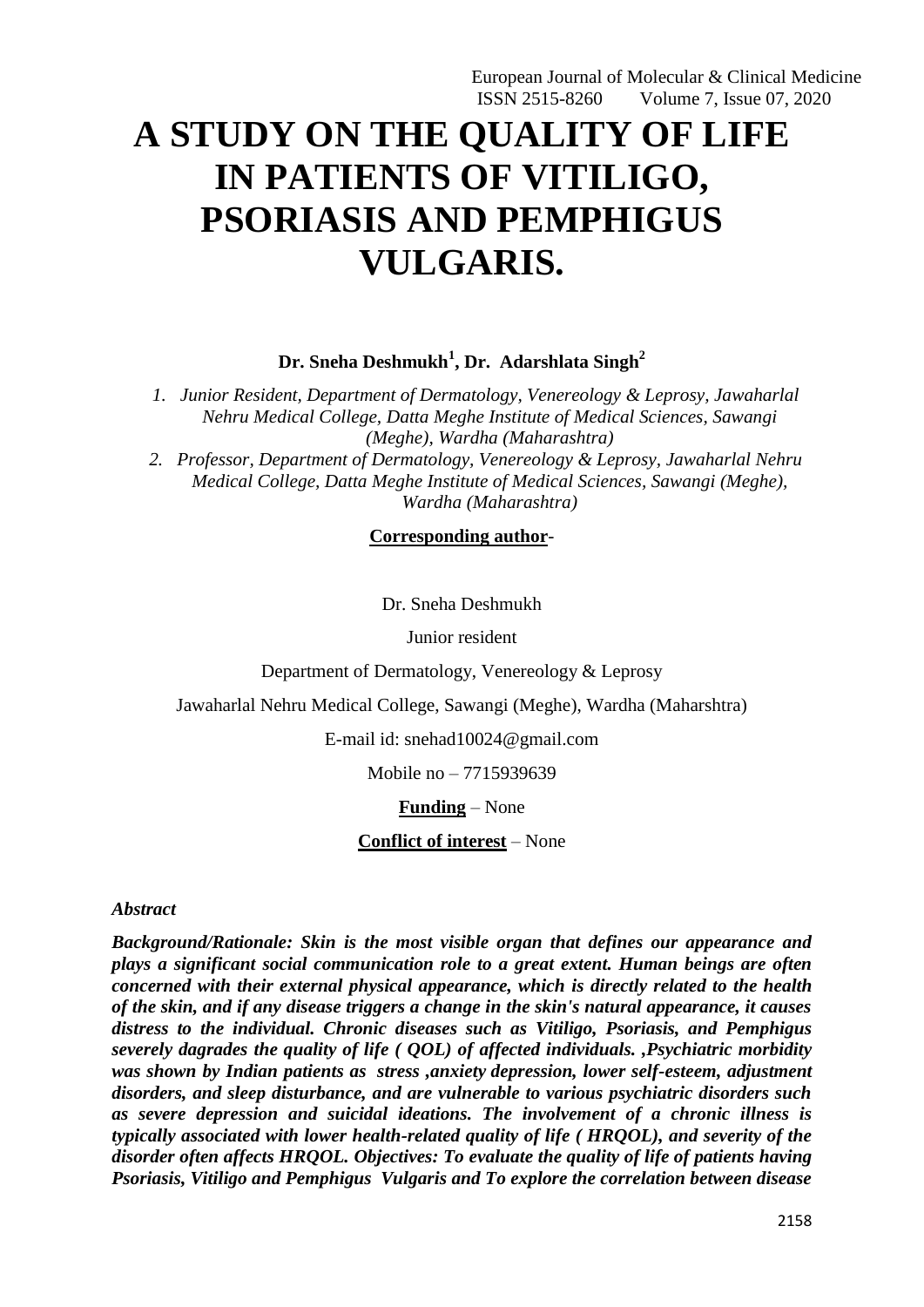*severity and quality of life. Methods: Prospective Cross sectional Study will be carried out in 65 patients with chronic skin diseases, attending Out Patient Department of Dermatology, AVBRH, JNMC, Sawangi, Wardha, will be Registered after having considered different conditions for inclusion and exclusion. A detailed history will be taken, severity index will be calculated and questionnaire, DLQI, HRQOL will be given to the patients. Results: The result would be undertaken in SPSS software. Conclusion: The conclusion will be based on findings for study protocol.*

*Keywords: Quality of Life, Psychiatric Morbidity, Vitiligo, Psoriasis, Pemphigus, DLQI, HRQOL.*

#### **Introduction**

The impact on quality of life ( QoL) in patients with skin diseases is known well and can be intense. It is known that personal and socio-economic factors affect QoL in relation to health.[1] It has been found in the past that approximately 30-40% of patients with chronic dermatological conditions have health-related mental and psychological morbidity, sense of stigma and reduced quality of life. Lack of awareness of dermatological issues among rural population contributes to stigma and poor quality of life. Most dermatologists agree that psychological issues are common among subjects who come to their attention and many studies on dermatological patients have shown that psychiatric disorders have been prevalent in them. [2]

The quality of life ( QOL) of sufferers of psoriasis has been devastated. This is a condition that has a significant effect on the psychological and social aspects of the person, in particular because of its exposure. Stress, low self-esteem, depression, anxiety , and suicidal thoughts have been shown to be linked to psoriasis. As shown in several studies, the measurement of the effects of psoriasis on QOL together with the clinical severity assessment could provide a measure of the clinical efficacy of dermatological treatments, since improvement in the total psycho-social mortality rates associated with the illness is an significant criterion for the positive outcome of psoriasis therapy[3]

For patients in our country, Vitiligo is of particular concern since depigmentation is readily seen on dark skin and, more significantly, because the disorder creates severe stigma. Study using methods to assess the quality of life related to health (QOL), such as the Quality of Life Index of Dermatology (DLQI), has shown that QOL is impaired by vitiligo.. Study in Indian patients showed that a significant proportion of patients suffer from psychiatric morbidities manifesting as anxiety , depression, and sleep disturbance. Vitiligo patients have lower selfesteem than normal population. Women with vitiligo report an deficiency in QOL greater than their male counterparts. Children are affected psychosocially. Studies using QOL and psychiatric morbidity questionnaires showed Incidence of psychiatric morbidity in 25% of Vitiligo patients (depressive episodes, adjustment disorders, anxiety). Many of these effects are caused by other disfiguring skin conditions, and patients in other parts of the world share these concerns, but a combination of person , family, and societal responses to vitiligo places a particular burden on Indian patients with this disease[4].

Pemphigus (in Greek pemphix, meaning bubble) is a category of autoimmune blister disorders which is life-threatening, characterised by the development of intraepithelial blisters. Two Major subclassification of pemphigus are pemphigus foliaceus and pemphigus vulgaris. Because pemphigus is a difficult-to - treat and chronic disease that requires immunosuppressive therapy and long-term hospitalization and besides affecting the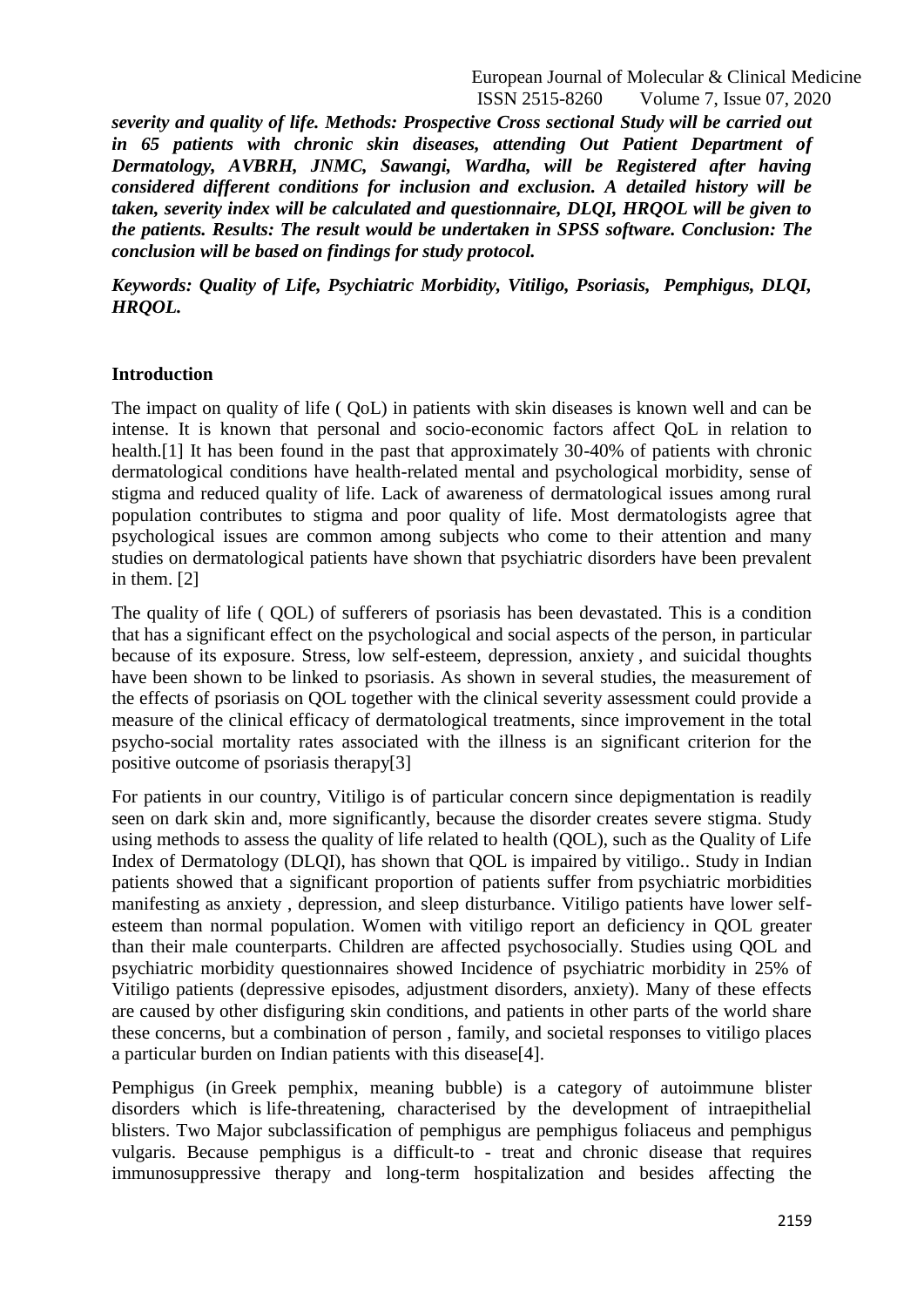appearance of the patient's, it may cause individuals a significant psychological distress.. Pemphigus patients are vulnerable to various mental conditions, including extreme depression and suicidal ideations. Therefore they should be properly diagnosed and handled accordingly for comorbid mental conditions. Regarding the lack of data on mental health in patients with pemphigus, it is important to determine their mental health status and its determinants[2].

## **Rationale/ need for study**

The patients with chronic skin disease have to take treatment for a long period of time . Due to a long course of the disease patients get drained physically and mentally. In diseases like pemphigus , vitiligo and psoriasis vulgaris patients face social stigma which gives rise to psychological stress and low self esteem. Many patients with these chronic skin conditions experience anxiety, depression, frustration and embarrassment when they go out in the society and disturbances are noted in their interpersonal relations.

This was stated in the literature and also thought that, in addition to the primary dermatological condition, assessment of psychological and social factors is as important as in vitiligo, and perhaps more so in other skin diseases.

A few Indian research have been conducted in patients with these diseases about quality of life and psychological morbidity. This research was conducted to evaluate the psychological morbidity and quality of life in these skin disorders, so that appropriate measures may be introduced to enhance patient diagnosis and management.

#### **Research question**

Do the skin conditions Psoriasis, Vitiligo and Pemphigus vulgaris affect the quality of life of a patient?

# **Aims And Objectives**

#### **Aim**

1. To study the quality of life in patients having Psoriasis, Vitiligo and Pemphigus Vulgaris attending dermatology clinics.

#### **Objectives**

1. To assess the quality of life in patients having Psoriasis, Vitiligo and Pemphigus Vulgaris.

2. To study the correlation between the severity of disease and quality of life.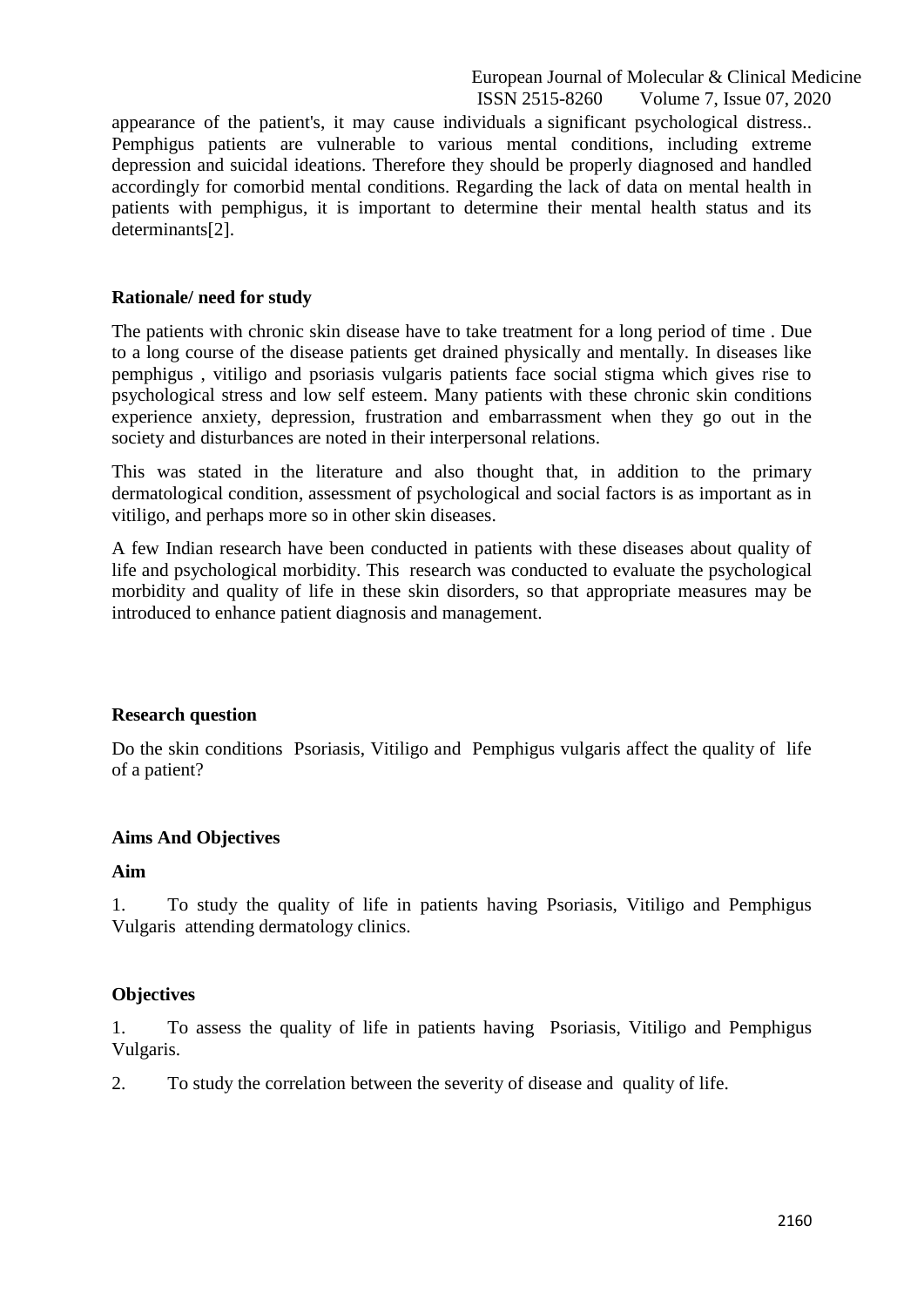# **Materials And Methods**

**Place of study**: Out Patient Department of Dermatology, Venereology and Leprosy, Acharya Vinoba Bhave Rural Hospital (AVBRH), Sawangi, Wardha, Maharashtra

**Study design**: Prospective Cross sectional Study

**Period of Study**: September 2018 to August 2020.

## **Period required for data collection**: 2 years

**Study setting**: All the patients who have chronic skin diseases Psoriasis, Vitiligo and Pemphigus Vulgaris attending the Dermatology, Venereology and Leprosy Out Patient Department AVBRH, Sawangi,(Meghe) Wardha and willing to participate in the study will be enrolled.

## **Sample size**:

 $n = [Z\alpha/2]2 * P(1-P)/d2$  $n = (1.96)2 * 0.088(1 - 0.088) / (0.07)2$  $n = 63$ 

where -

 $n =$ sample size

 $Z\alpha/2$  is the normal deviate at 5% level of significance

 $= 1.96$ 

 $P = Prevalence of Vitiligo = 8.8%$ 

 $d = desired error of margin = 7\% = 0.07$ 

Sample size for present study will be **65.** 

# **Inclusion Criteria**

1. Patients of all age group and both genders.

2. Patients willing to participate in the study.

3. Patients suffering from Psoriasis, Vitiligo and Pemphigus Vulgaris for more than 3 months.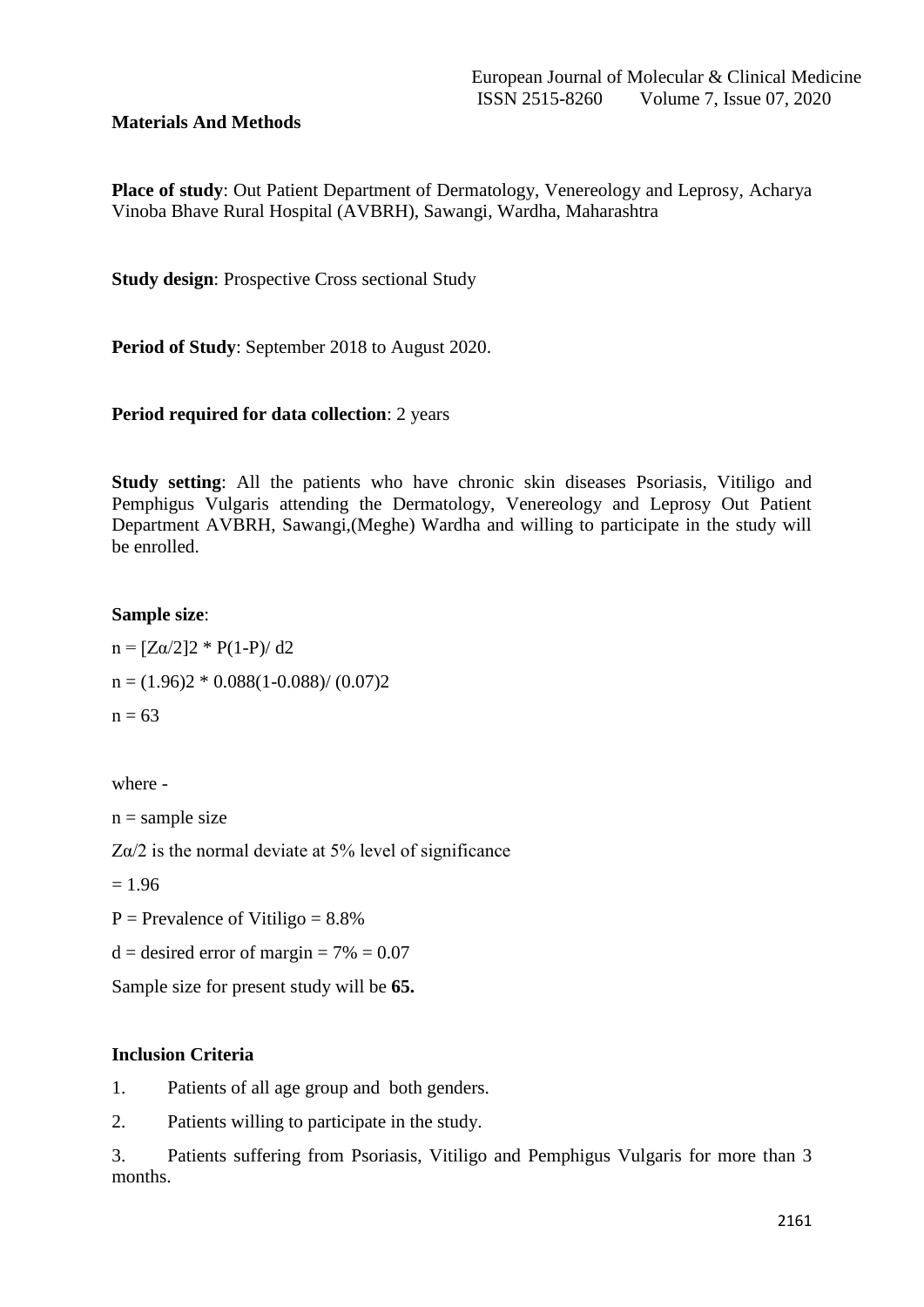# **Exclusion Criteria**

- 1. Patients suffering from other systemic diseases.
- 2. Patients with pre existing psychiatric disorder.

#### **Methodology**

For the period from September 2018 to August 2020, patients with chronic skin diseases who will visit the Out Patient Department of Dermatology, AVBRH, Jawaharlal Nehru Medical College, Sawangi, Wardha, will be enrolled after consideration of various inclusion and exclusion criteria. Authorisation of the Committee on Institutional Ethics will be taken. Written informed consent will be taken from all the patients for voluntary participation and clinical photographs.

A comprehensive history regarding age, sex, educational status, occupation, number of family members, total annual income and per capita income will be noted. In all conditions, the severity index will be calculated with a thorough general and cutaneous examination. A questionnaire on DLQI and HRQOL will be issued to patients. The final outcome will be based on DLQI and HRQOL ratings, and its potential effect on patient life. Higher the ranking, greater the decline in quality of life.

Severity scoring by

- 1. Psoriasis area and severity index (PASI) for psoriasis patients
- 2. Vitiligo Area Scoring Index (VASI) for Vitiligo

3. Pemphigus Area and Activity Score and Pemphigus Vulgaris lesion severity score for Pemphigus Vulgaris

Quality of life and psychiatric evaluation will be done by

- 1. Dermatology Life Quality Index (DLQI)
- 2. Health Related Quality Of Life Index (HROOL)

#### **Statistics**

 All standard parametric and non-parametric data will be assessed by standard statistical methods.

A 'p' value of  $< 0.05$  shall be considered significant.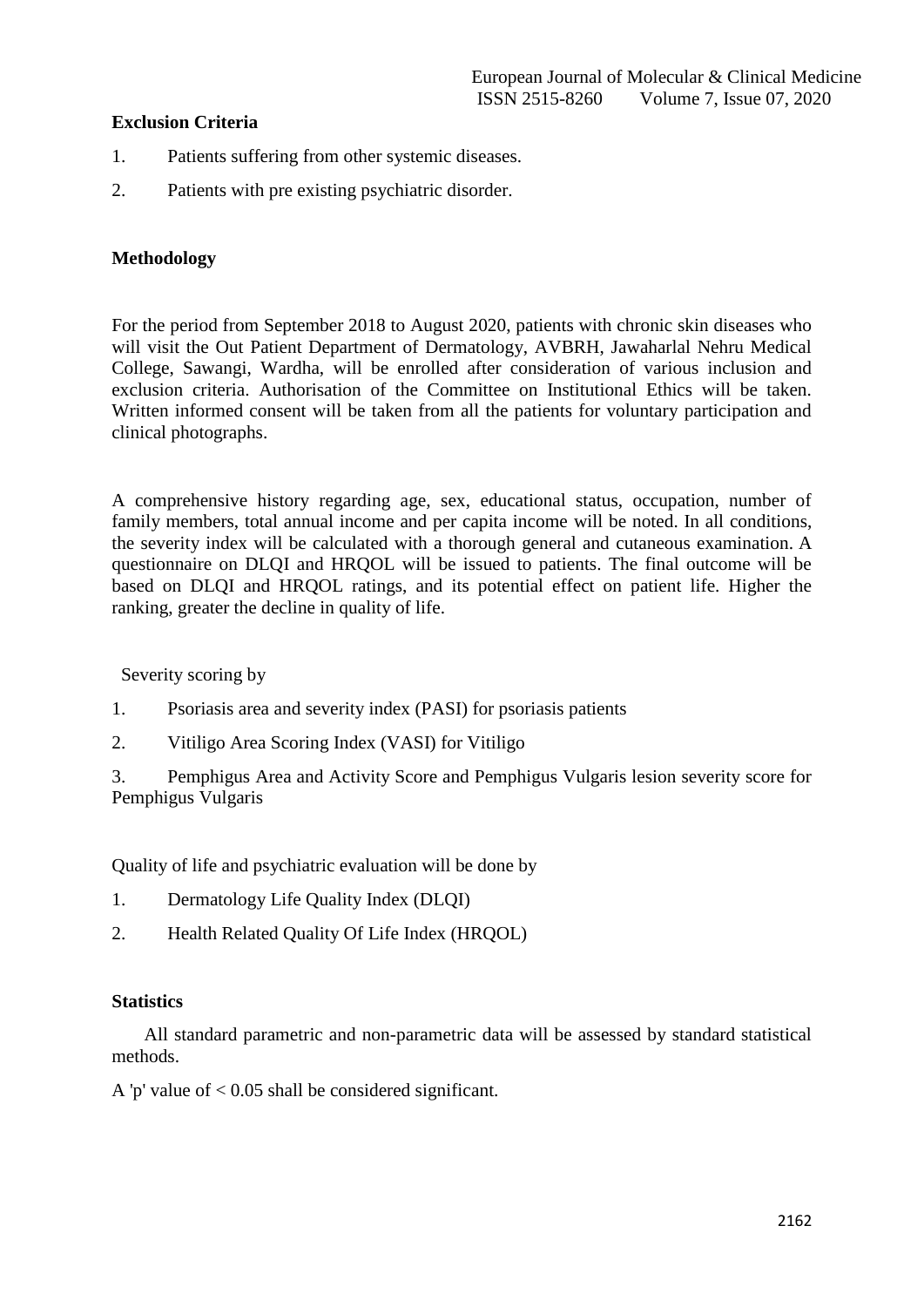# **Scope**

With the help of the study, we can assess the kind of psychiatric morbidity the patient is suffering from and to what extent the disease is affecting the quality of life, so that we can include specific measures in the management of these patients in addition to treatment of disease. If patient is suffering from any major depressive disorder or anxiety or has any suicidal tendencies, we can refer the patient to the psychiatrist.

# **Expected Results**

We expect that most of the patients suffering from these chronic and relapsing diseases are going to have a very large to extremely large impact on their quality of life and we could be able to assess their psychiatric morbidities and provide essential treatment to minimise or eliminate these problems.

## **Discussion**

**Ramkrishna P et.al** in their 2015 report after a detailed review using standardised scales, patients enrolled for dermatologist consultation who have also been registered for psychiatrist consultation to check for any psychological disorder found that patients with vitiligo have depression and reduced self-esteem;; their quality of life has been affected and the findings relate to the role of mental health practitioners involved in dermatology .[5].

**N Sangma et.al** in their 2015 research which was A research carried out with the aid of DLQI and HAMD in 100 vitiligo patients and age-and sex-matched 50 healthy controls in a teaching hospital in north-eastern India found that the total DLQI scores of patients affected were significantly increased with increased parameters such as itch, embarrassment, social and recreational activities, more depressed than controls and the inference was that QOL deteriorated[6]

**Goyal S et.al** in 2017 in their report on Clinical morbidity in psoriasis: A case-control analysis on 100 cases of psoriasis with the aid of GHQ-12 reported that in cases compared to controls, the incidence of psychological distress was substantially higher., statistically significant association of educational status with QOL and PASI with anxiety level. Significant skin lesions, more so on visible body parts were correlated more frequently with psychological distress and suggested that all patients with psoriasis should be informed about the essence of the disease and screened for psychological distress.[7]

**Rakhesh S V et.al** in their cross-sectional research on Quality of Life in Psoriasis in 2008, a study conducted on 50 patients from South India with the aid of PASI, PDI and PLSI studied that psoriasis patients are most likely to feel self-conscious, avoid social interactions, live in constant fear of recurrence and are disturbed / uncomfortable with skin shedding, and conclude that Psoriasis impacts the quality of life and insists on the value of undertaking a multifaceted psoriasis examination.[3]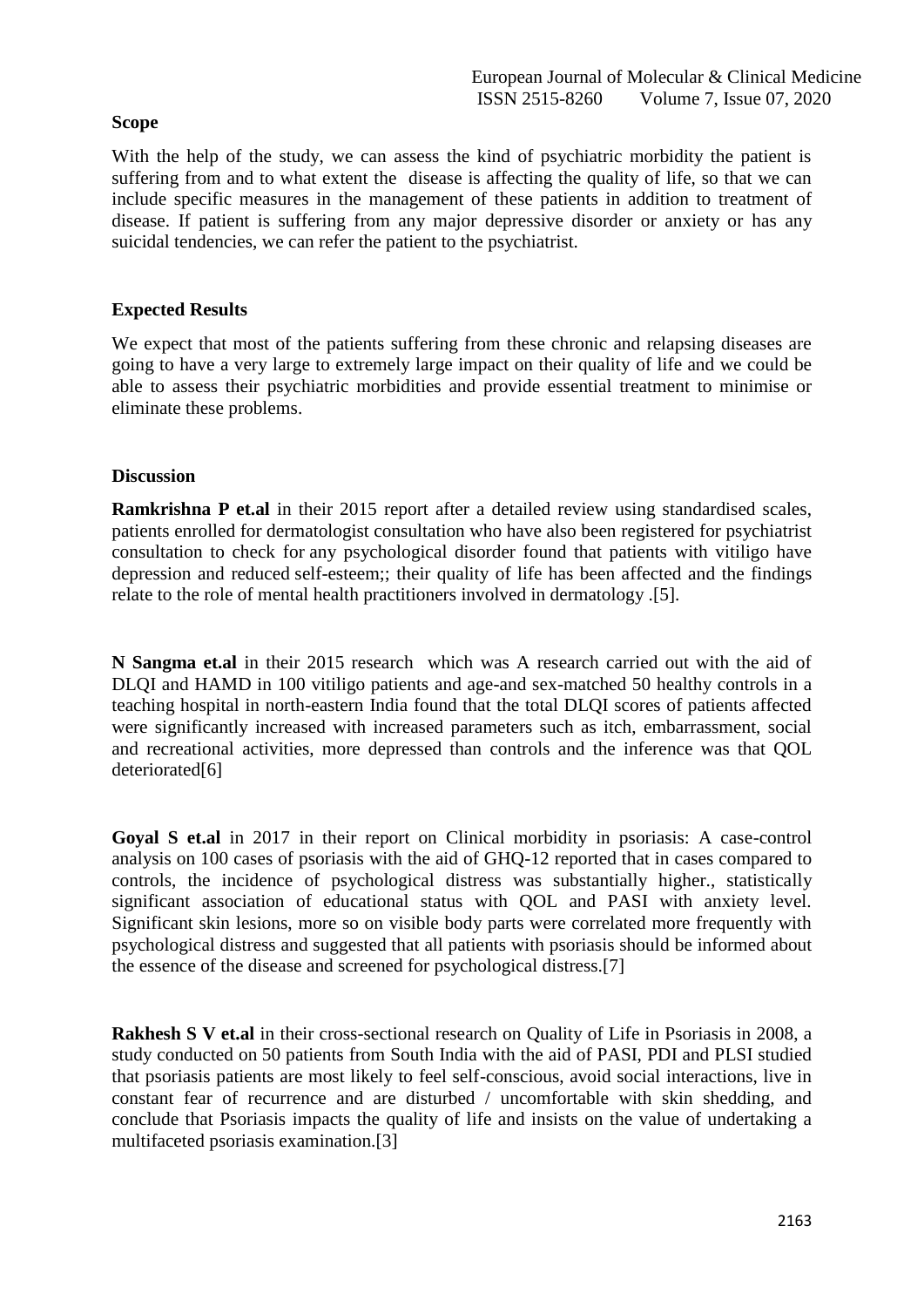**Arbabi M et.al** in 2011 in their study on Mental health in patients with pemphigus on 283 newly diagnosed pemphigus patients assessed the high prevalence of comorbid mental illness in patients with pemphigus and concluded that doctors in charge of psychiatric comorbidity are in an excellent position to recognize psychiatric comorbidity and take the necessary steps [2].

**Wohl Y et.al** in 2015 in their study in 255 patients with pemphigus, depression was found to be over-represented in a large pemphigus population. Increased prevalence of depressive morbidity, especially in the presence of commonly prescribed treatment with corticosteroids, stressed the need for psychiatric evaluation and intervention in these patients[8].

A number of related articles reflected on the evidence of related problems[9-12]. Chavan et. al. [13] and Balwani et. al.[14] have reported on psoriasis and associated problems in their studies. Few related articles on quality of life were reported [15,16].

## **REFERENCES**

- [1] Jobanputra, R., & Bachmann, M. (2000). The effect of skin diseases on quality of life in patients from different social and ethnic groups in Cape Town, South Africa. International Journal of Dermatology, 39(11),
- [2] Arbabi M, Ghodsi Z, Mahdanian A, Noormohammadi N, Shalileh K, Darvish F, Ashrafinia N, Chams C. Mental health in patients with pemphigus: An issue to worth consideration. Indian J Dermatol 2011;56:541-5
- [3] Rakhesh S V, D'Souza M, Sahai A. Quality of life in psoriasis: A study from south India. Indian J Dermatol Venereol Leprol 2008;74:600-6
- [4] Pahwa P, Mehta M, Khaitan BK, Sharma VK, Ramam M. The psychosocial impact of vitiligo in Indian patients. Indian J Dermatol Venereol Leprol 2013;79:679-85
- [5] Ramakrishna P, Rajni T. Psychiatric morbidity and quality of life in vitiligo patients. Indian J Psychol Med 2014;36:302-3
- [6] Sangma LN, Nath J, Bhagabati D. Quality of life and psychological morbidity in vitiligo patients: A study in a teaching hospital from north-east India. Indian J Dermatol 2015;60:142-6
- [7] Goyal S, Pisharody RR, Nath S. Psychiatric morbidity in psoriasis: A case-control study. J Mar Med Soc 2017;19:18-23
- [8] Wohl Y, Mashiah J, Kutz A, Hadj-Rabia S, Cohen AD. Pemphigus and depression comorbidity: A case control study. Eur J Dermatol 2015; 25(6): 602-5.
- [9] James, Spencer L, Chris D Castle, Zachary V Dingels, Jack T Fox, Erin B Hamilton, Zichen Liu, Nicholas L S Roberts, et al. "Estimating Global Injuries Morbidity and Mortality: Methods and Data Used in the Global Burden of Disease 2017 Study." *Injury Prevention* 26, no. Supp 1 (October 2020): i125–53. [https://doi.org/10.1136/injuryprev-2019-043531.](https://doi.org/10.1136/injuryprev-2019-043531)
- [10] James, Spencer L, Chris D Castle, Zachary V Dingels, Jack T Fox, Erin B Hamilton, Zichen Liu, Nicholas L S Roberts, et al. "Global Injury Morbidity and Mortality from 1990 to 2017: Results from the Global Burden of Disease Study 2017." *Injury Prevention* 26, no. Supp 1 (October 2020): i96–114. [https://doi.org/10.1136/injuryprev-2019-043494.](https://doi.org/10.1136/injuryprev-2019-043494)